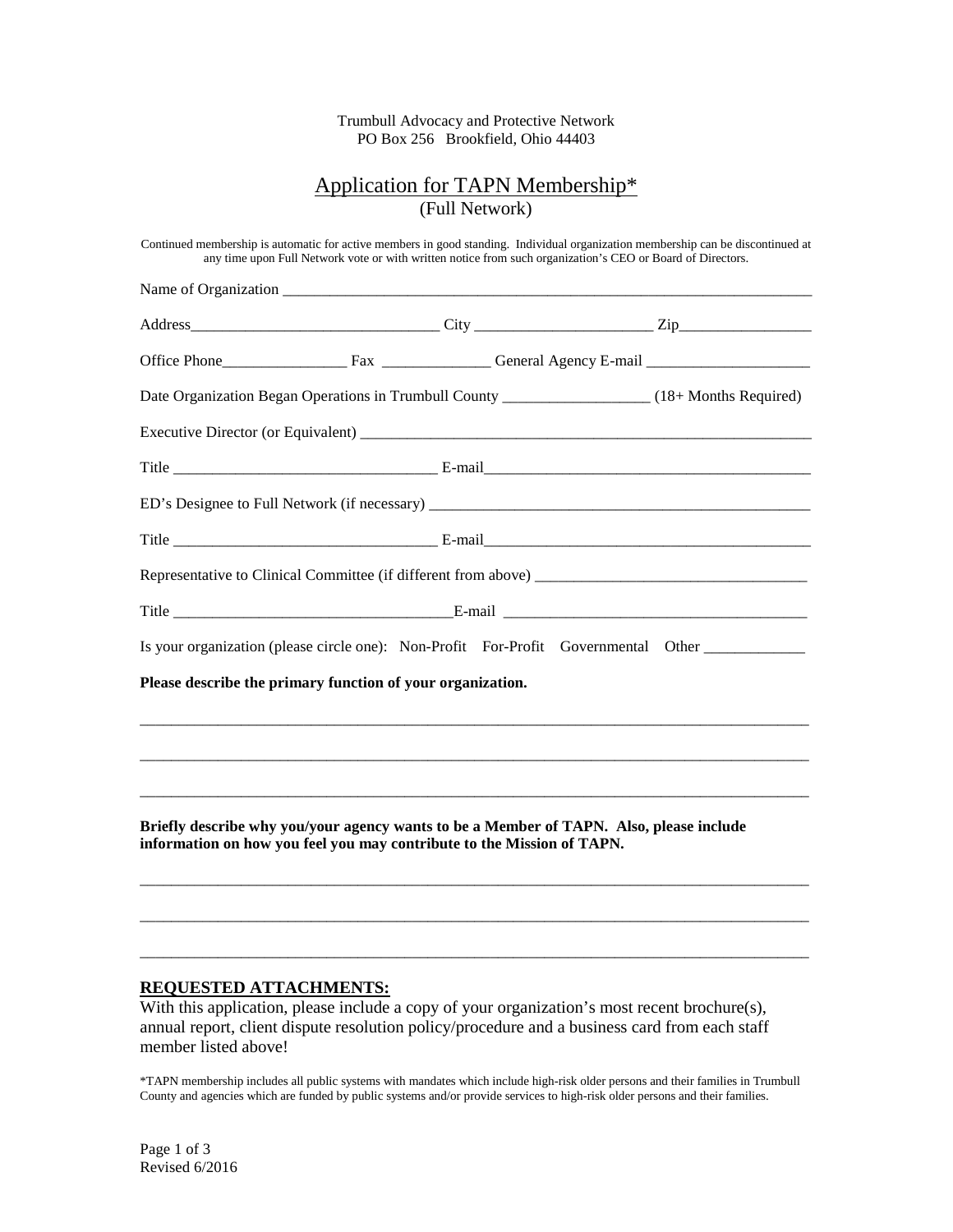# **Requirements for TAPN Membership:**

Listed below are several requirements for membership. Your signature on this application indicates that your organization agrees to meet them if selected for membership.

- 1. The Executive Director/Chief Executive Officer/Equivalent will serve as the representative to the TAPN Full Network.
- 2. A Designee may be appointed to the Full Network if such designee has the authority to commit the agency in matters of program, policies and finances.
- 3. Your agency will attempt to appoint at least one representative to the TAPN Clinical Committee if your agency provides any type of direct services/front-line services to seniors.
- 4. Your agency will commit the human resources required, and if possible the financial support requested, to fully participate.
- 5. Attendance is expected unless impossible and promptness at meetings is essential to productivity.
	- The ED/CEO will attend the required annual cross-training (with appropriate agency staff) and the quarterly Full Network meetings unless an unavoidable conflict occurs. Whenever possible, he/she will give advance notice to the Coordinator when absence is anticipated and discuss the appropriateness of sending a stand-in.
	- Agency representative(s) appointed to the Clinical Committee are expected to attend monthly meetings as scheduled.
- 6. The ED/CEO will learn as much as possible about the problem of elder abuse, neglect and exploitation and how to respond to its victims and share this knowledge, as much as possible, with his/her staff.
- 7. All agency representatives will provide professional opinions, advice and suggestions, as appropriate, regarding topics presented within their field of expertise.
- 8. All agency representatives will be available for telephone consultation as appropriate.
- 9. All members are expected to advise and assist TAPN in the development and implementation of procedures intended to improve the senior services system within Trumbull County and to identify and fill gaps within that system.
- 10. All members will, to the extent possible, assist in educating colleagues and the public about the needs of seniors in our community and the available resources.
- 11. All members will respect and maintain the confidentiality of clients in the senior services system.
- 12. The highest level of professionalism and ethics is expected from all TAPN members at all times.

# **TAPN Mission:**

To address the special needs of older adults who are being served by more than one system and whose situation warrants extraordinary interventions.

To advocate for efficient and effective allocation of resources to address those needs.

To promote the highest level of collaboration for the ultimate good of older adults, their families, and the community.

# **Statement of Commitment:**

As ED/CEO/Equivalent of the organization listed on the reverse of this form, I agree with and accept the MISSION of the Trumbull Advocacy and Protective Network and further pledge my agency's commitment to the "Requirements for TAPN Membership" listed above, if selected for membership.

Executive Officer's Signature \_\_\_\_\_\_\_\_\_\_\_\_\_\_\_\_\_\_\_\_\_\_\_\_\_\_\_\_\_\_\_\_\_\_\_\_\_\_\_\_\_ Date \_\_\_\_\_\_\_\_\_\_\_\_\_\_\_\_